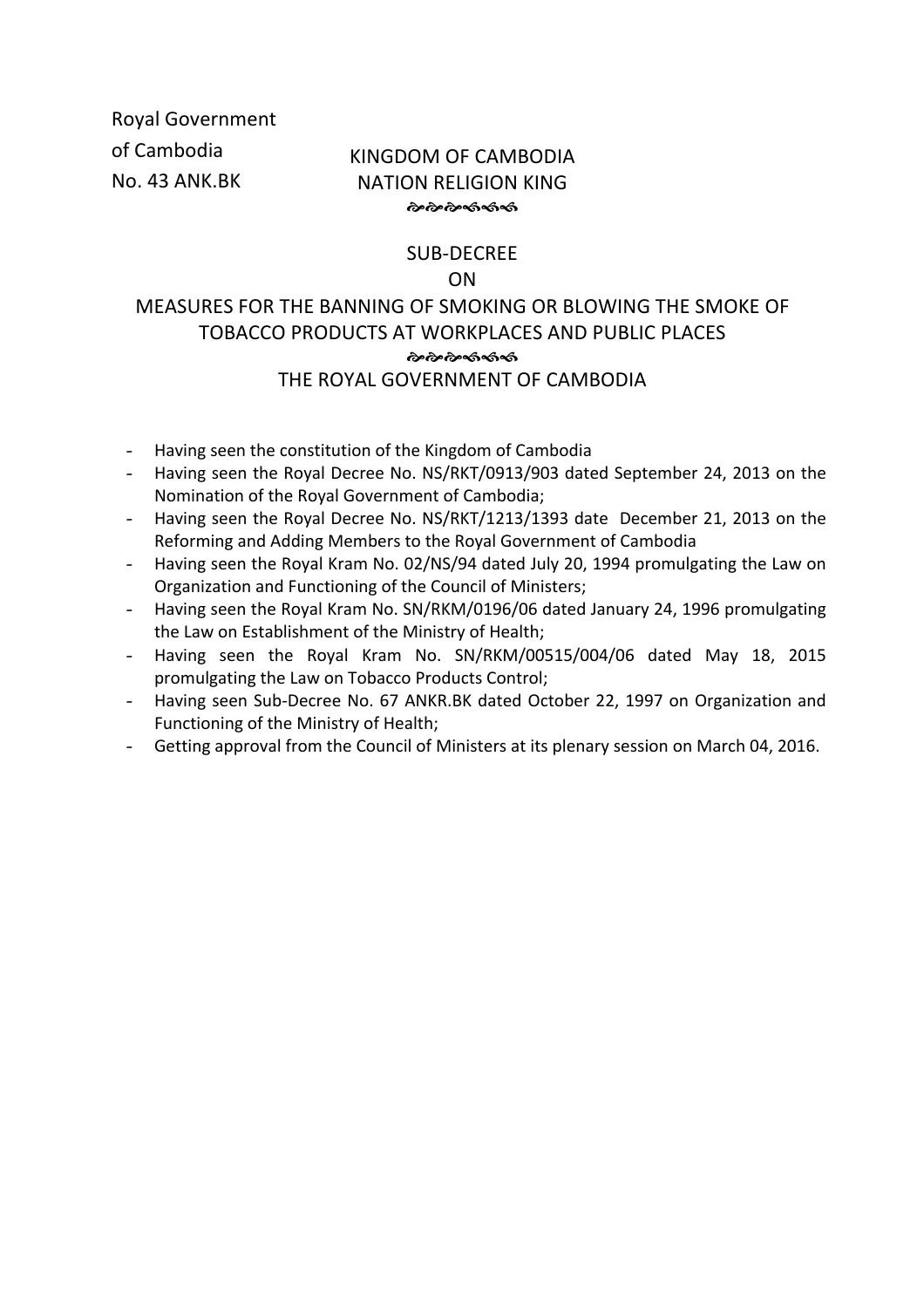# **HERE BY DECIDES CHAPTER 1 GENERAL PROVISIONS**

### **Article 1.-**

This Sub-Decree has its objectives to protect wellbeing of the people, prevent the exposure to tobacco smoke which causes health risks to non-smokers and environment, and to reduce consumption of tobacco products.

# **Article 2.-**

This sub-decree aims to define measures for banning of smoking, blowing the smoke of tobacco products, and to define smoking banned places.

# **Article 3.-**

This Sub-Decree has its scope covering all workplaces and public places in the Kingdom of Cambodia.

# **Article 4.-**

Definitions of the terms used in this Sub-Decree:

- − "Tobacco Products" means products entirely or partly made of the leaf of tobacco, chopped tobacco, or any tobacco substance manufactured by tobacco industry or other means to be used for smoking or to be used in other forms which include but not limited to sucking, chewing or snuffing;
- − **"Tobacco Smoking"** means the use of tobacco products by burning either its smoke is inhaled or exhaled.
- − **"Workplaces"** refer to permanent or temporary indoor places where any person works regardless whether it is a paid or unpaid, voluntary or obligatory which include personal offices, shared offices, and other places which are generally used or passed across during the performance of work. An Indoor place refers to a space covered by a roof and a wall or more, regardless the types of materials used to build the roof and the wall(s) and whether they are permanent or temporary.
- − **"Public Places"** means enclosed places, public transports which are used or accessed by public.
- − **"Public Transports"** mean all types of vehicles such as cars, trains, ships or boats, airplanes used or accessed by general public.
- − **"Enclosed Public Place**" refers to a place covered by roofs, one wall or more, with or without doors, regardless the types of materials used to build the roof and the wall(s) and whether they are permanent or temporary.
- − **"Educational Facilities"** refers to center/s for education and other trainings counting from kindergarten to graduated level including all levels of schools or institutions or university, or vocational training centers.
- − **"Health Facilities**" refers to health cabinets, health centers, hospitals, clinic, both public and private, pharmacies and health laboratory etc.
- − **"Religious Facilities**" refers to temple, religious academy, religious school, monks' dormitories, Buddhist schools, laymen' dormitories. Meditation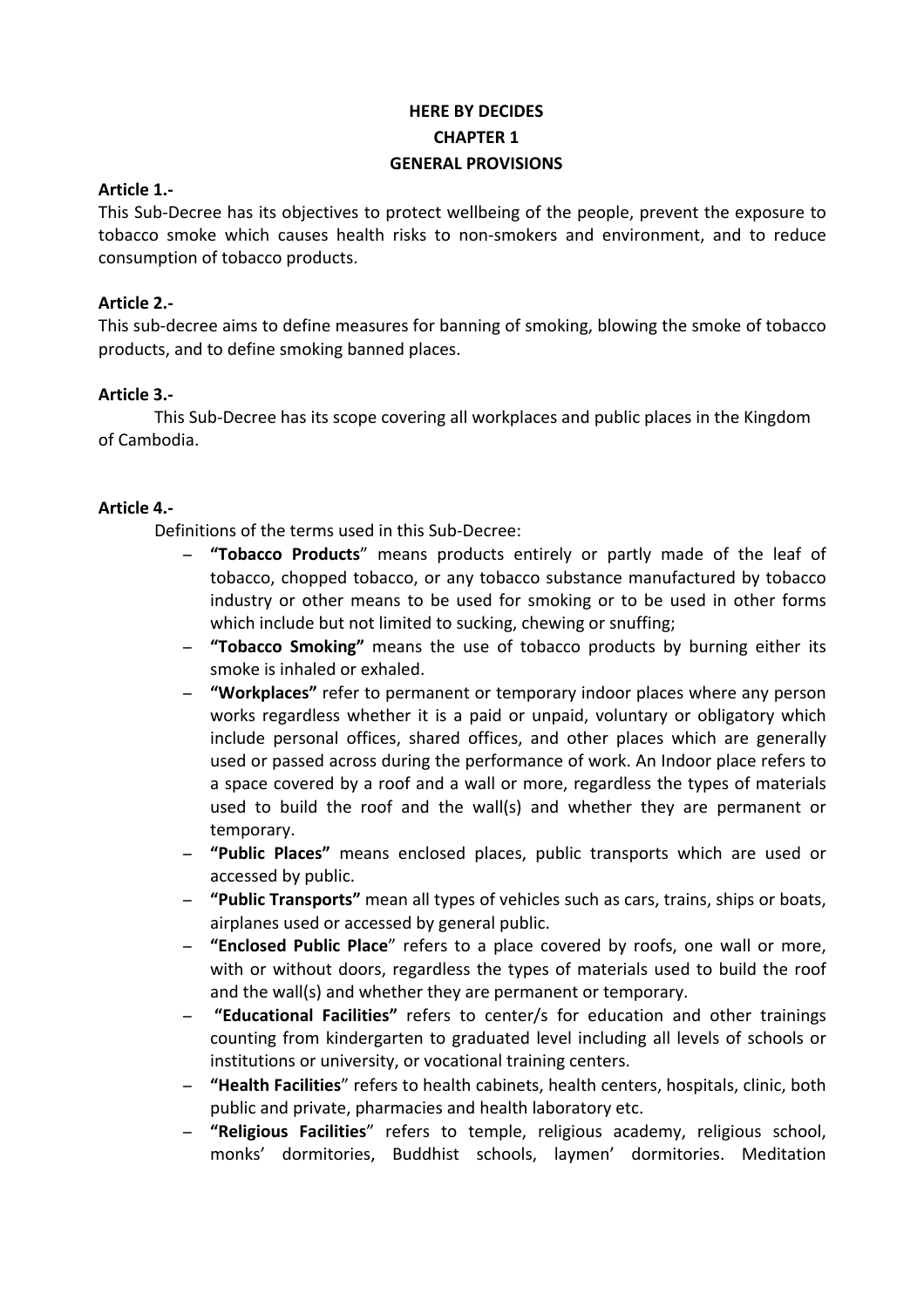centers, mosques, Islamic schools etc. where there are used for purposes of distinguish religions in the Kingdom of Cambodia.

# **CHAPTER 2 GOVERNING AUTHORITIES**

### **Article 5.-**

The Ministry of Health is the authoritative institute for guiding, disseminating and controlling the implementation of banning of smoking and blowing smoke of tobacco products at workplaces and public places. If necessary, the Ministry of Health shall seek cooperation from relevant ministries-institutes as well as local and international organization.

#### **Article 6.-**

The Ministry Health is the authoritative institute for implementing and posing of pecuniary fines as mentioned in this Sub-Decree.

#### **CHAPTER 3**

# **MEASURES FOR BANNING SMOKING OR BLOWING SMOKE OF TOBACCO PRODUCTS AT**  WORKPLACES AND PUBLIC PLACES

#### **Article 7.-**

Smoking or blowing smoke of tobacco products in public transports shall be prohibited.

Smoking or blowing smoke of tobacco products in buildings or within five meters away from exit of workplaces, enclosed public places shall be prohibited.

Smoking or blowing smoke of tobacco products shall be prohibited at the whole campuses of health facilities, educational facilities, nurseries, children park, public park, religious facilities, museums, historically cultural resorts, gas stations, and other inflammable places.

#### **Article 8.-**

Guidelines and other necessary measures related to prohibit places and other places shall be defined by Prakas of the Minister of Health.

#### **Article 9.-**

Managers or owners of workplaces or of public places shall post or put signs of banning smoking or blowing smoke of tobacco products at the entrance and other appropriate places where it is clearly visible by public. The signs shall include amount of monetary fines and telephone number of competent authorities of the designated places.

Signs of banning smoking or blowing smoke of tobacco products shall be defined by Prakas of the Minister of Health.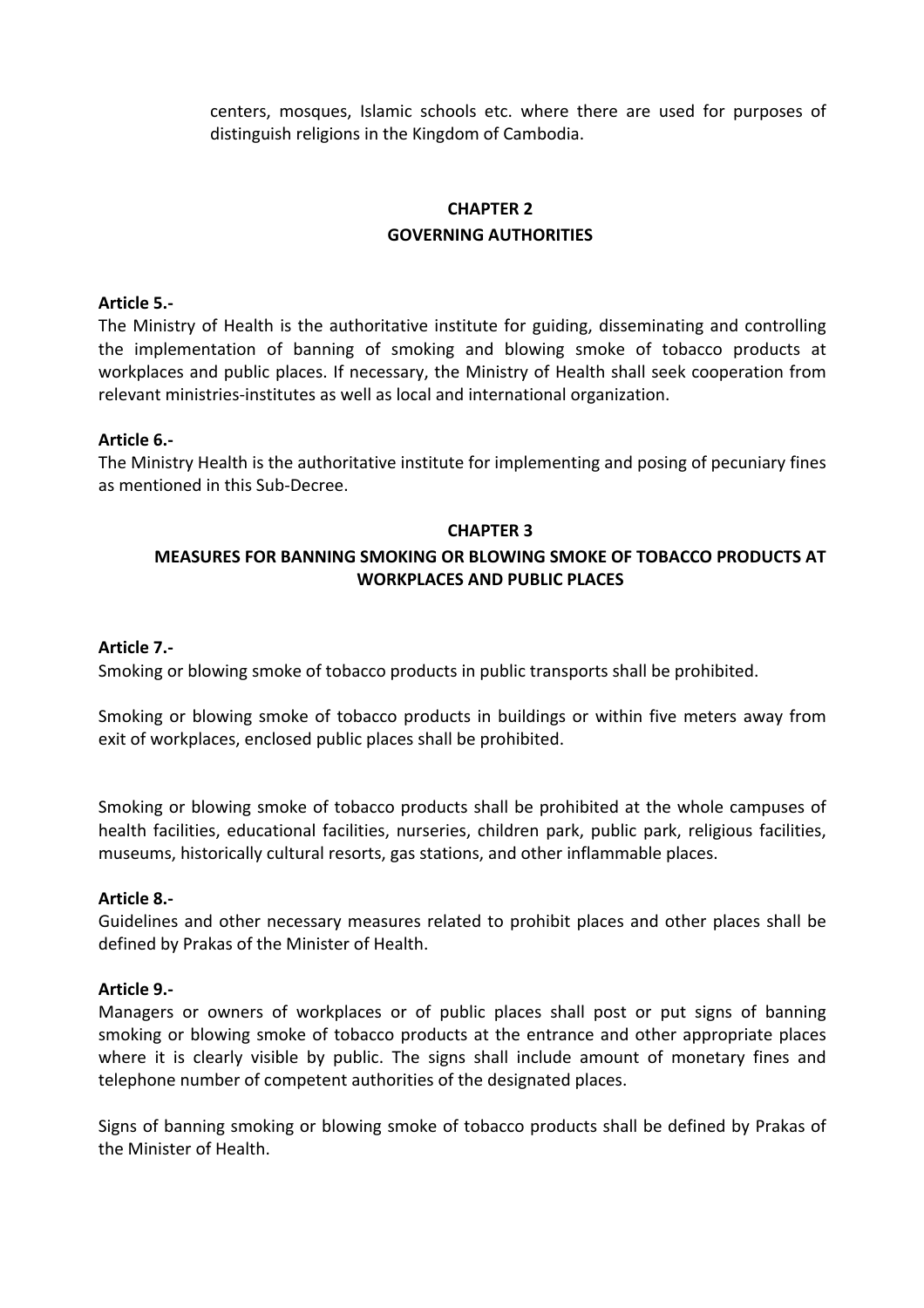# **Article 10.-**

Managers or owners of workplaces or of public places shall instruct smokers not to smoke or blow the smoke of tobacco products violating smoking ban signs and shall corporate with authorities to timely take action.

### **Article 11.-**

At workplaces, public places, and other places where smoking and blowing the smoke of tobacco products is prohibited; ashtray or picture of any form, size and type of ashtray shall not be allow to display or show.

# **Article 12.-**

When seeing any person who violate the banning of smoking or blowing the smoke of tobacco products, witness shall report to the competent authority in order to timely take action.

### **CHAPTER 4**

### **PARTICULAR PROVISIONS**

**Article 13.-**

Designated smoking room might be created at the airport.

# **CHAPTER 5 PECUNIARY FINES**

### **Article 14.-**

Any person who violates the article 7 of this Sub-Decree shall liable for a monetary fine of 20,000 (Twenty Thousand) Riel.

### **Article 15.-**

Managers or owners of workplaces or of public places who violate provisions stated in article 10 and 11 of this Sub-Decree shall be liable for a monetary fine of 50,000 (Fifty Thousand) Riel. In case of repeat infringements, the fines shall be double.

### **Article 16.-**

Legal forms for monetary fines and management of monetary receipts and revenues collected from the fines shall be determined by the Join-Prakas between the Ministry of Health and Ministry of Economy and Finance.

# **CHAPTER 6 TRANSITIONAL PROVISION**

### **Article 17.-**

Managers, or owners of workplaces and public places shall be given a period of 6 (six) for preparing and putting the signs to ban smoking or blowing the smoke of tobacco products.

# **CHAPTER 7 FINAL PROVISION**

### **Article 18.-**

Any provision that contradicts to this Sub-decree shall be considered as null and void.